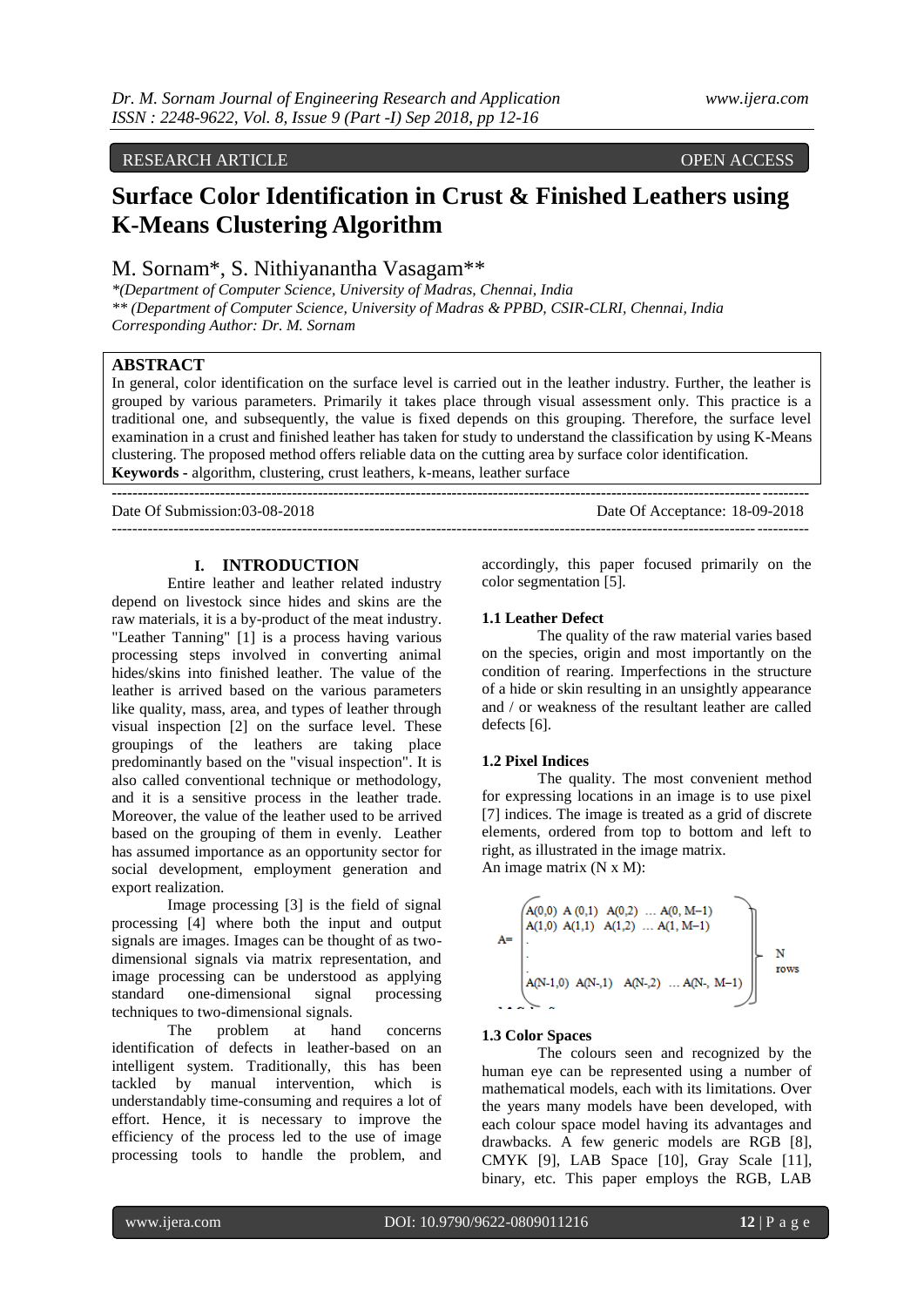Space, Gray Scale and Binary Representations of colour.

Binary representation of an image essentially convert the images into binary images and classifies the entire colour as either black or white, zero for black and 1 for white in binary. A threshold value is to be specified for this classification.

Grayscale representation of an image, as the name suggests, represents the image in various shades of grey. This model is a two-dimensional model, with values ranging from (0,0) black to (255,255) white by default.

RGB colour representation works on the premise that most colours can be represented as a 3 Dimensional entity defined by independent colour components Red, Blue and Green. By varying the intensities of these components of a pixel, various colours can be represented, ranging from (0,0,0) black and (255,255,255) white. The RGB colour code is one of the most widely used representations. In this proposed work, we explored the k-means clustering along with Silhouette method.

#### **1.4 K-Means Clustering Algorithm**

K-means [12] clustering is a method of vector quantization, originally from signal processing, that is popular for cluster analysis in data mining. In addition to the K-means Clustering Algorithm, in this study Silhouette [13] function is also carried out to estimate [14] how similar a point is to the other points in its cluster.

#### **II. MATERIALS AND METHODS**

The A surface-level analysis of the scanned image for the given piece of leather within the cutting region, identified by clustering the defects and ultimately generate a suitable ranking.

Data Migration [15] - Importing data from the given database.

- a. Consolidating the given data into a single image matrix (rows, columns,  $3$ ) – 3 for r, g and b components of a colour image.
- b. Creating a 1-dimensional array [16] of size up to the maximum value. Each element of the array then represents the numerical frequency value of that index.
- c. Converting this 1D array into a 2D array.
- d. Regenerating the original image Importing the corresponding RGB values into the current array. With the prior knowledge that the array is sorted according to frequency the top most element is taken, and with a tolerance of +/-40 of each R, G, B values, all the elements falling within the range are transported into a separate array, base (Extracting the base colour).

# **III. RESULTS AND DISCUSSION**

In order to validate the color segmentation, a database is initially created by including the cutting area and remaining areas as shown in Fig. 1 through minimum variance quantization [17] by associating pixels into groups based on the variance between the pixel values.



**Figure 1.** Scanned image and database conversion (MVQ - Minimum Variance Quantisation).

Histogram [18] is a clustering method which is used to plot individual frequencies of the various colours in the image. Basically it acts as a graphical representation of the tonal distribution in a digital image. Here, the default color-code, is used, for ease, as it is a unique code for each color consolidated in a single array, unlike the RGB values. Histogram obtained for the image is given in Fig. 2, Fig. 3 and Fig. 4.



**Figure2**:Histogram of Color Code (True Color) **Figure 3**.Histogram after array conversion



**Figure 4**.Histogram of the sample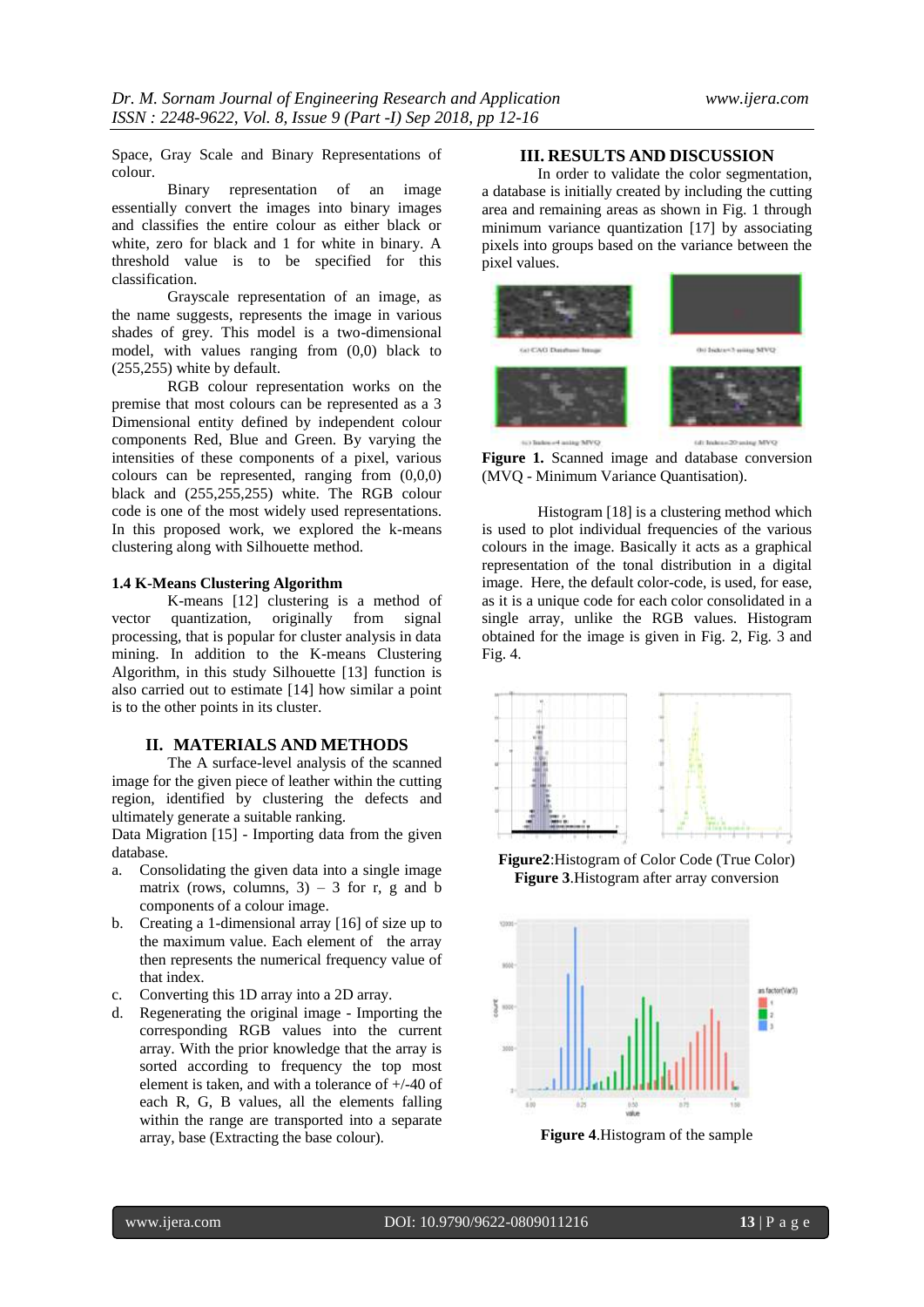A sample image (test) has been created with the size is of 300x300 to study the image color segmentation by extracting the base colour with a tolerance of +/- 40 of each R,G,B values and the main colors as against shown in Fig. 5



**Figure5:**Isolated Image

All the points have been clustered by using the K-means algorithm into many groups in which, the homogeneous [19] points are grouped together will form an identical group to make the comparison with similar points in any other groups. This is basically a cluster regarding color based clustering.

Using the above, test image Fig. 5 has been converted into a 3-D array such that each index corresponds to a unique RGB value, covering the entire spectrum, or the part of the spectrum which is required to represent the image.

The array of unique color is clustered as shown in the Fig. 6 by using the silhouette function and the corresponding values of k as shown in the below Table I.

|  |  |  | <b>Table I.</b> Values of K in Silhouette Function Values |  |  |
|--|--|--|-----------------------------------------------------------|--|--|
|--|--|--|-----------------------------------------------------------|--|--|

| Values of | -4 | -5 | O               |    | 8  | 9            | 10 | п  |
|-----------|----|----|-----------------|----|----|--------------|----|----|
|           |    |    |                 |    |    |              |    |    |
| Values    | 0. |    | 0.              | 0. | 0. | 0.           | 0. |    |
|           | 55 |    | 55 <sub>1</sub> | 54 |    | $55 \mid 51$ | 52 | 53 |
|           |    | ۵Q |                 |    |    |              | 31 | 10 |

The same has carried out using K-Means Clustering for the Fig. 6 and the corresponding values of k as shown in the below Table II.

|  | Table I. Values of K-Means Clustering |  |
|--|---------------------------------------|--|
|--|---------------------------------------|--|

| Values   2<br>of K                   |  |  |  |
|--------------------------------------|--|--|--|
| Values 0.885 0.566 0.864 0.822 0.966 |  |  |  |

It is clearly understood that the exact values may vary from cluster to cluster by estimating the optimal k value. But the relative positioning is the

same. Six always has the highest value indicating the ideal number of clusters as indicated in the Fig. 7 since greater the K value has more appropriate the clustering of that point.



**Figure 6** Leather Sample for Testing



**Figure 7.**Image labeled by Cluster Index



**Figure 8**.The same has been repeated as in the Fig. 8 and Fig. 9 **Figure 9.**Different Clusters of the Sample Leather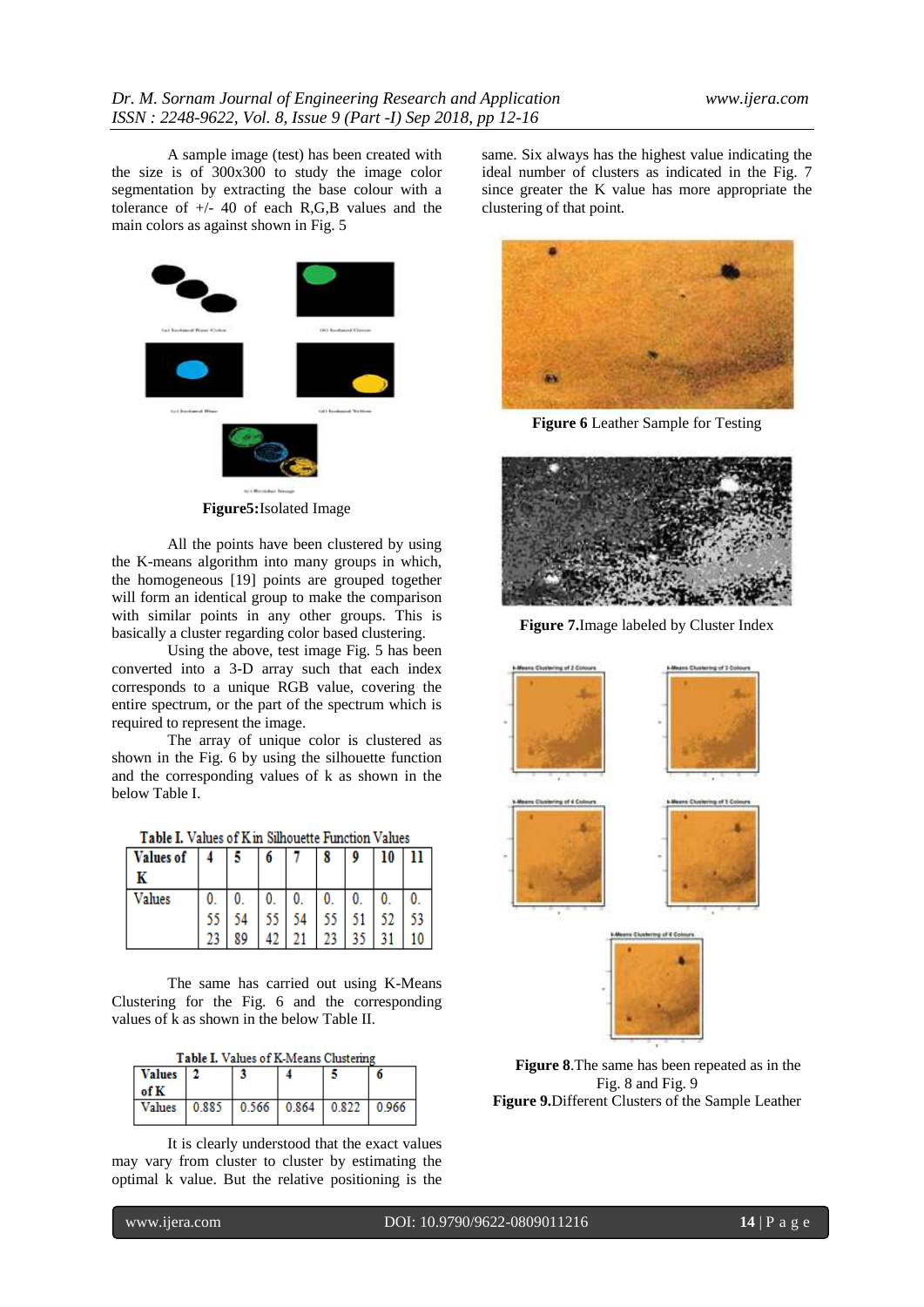

**Figure 10.** Through K – Means

The trials were carried out for the defect identification for the sample leather pieces with area, perimeter as indicated in the below Table III and the same was shown in Fig.10 and Fig.11.





(f) Defects t

| Sample  | Area  | <b>Table Iii Defect Outputs</b><br><b>Perimet</b> | Area        | Peri         |
|---------|-------|---------------------------------------------------|-------------|--------------|
|         |       | er                                                | of          | meter        |
|         | occup |                                                   |             |              |
|         | ied   |                                                   | <b>Defe</b> | of           |
|         |       |                                                   | cts         | <b>Defec</b> |
|         |       |                                                   | in $\%$     | in<br>ts.    |
|         |       |                                                   |             | $\%$         |
| Leather | 380   | 1817.40                                           | 0.75        | 1.94         |
| Sample  |       |                                                   |             |              |
| 1       |       |                                                   |             |              |
| Leather | 366   | 1991.03                                           | 0.73        | 2.13         |
| Sample  |       |                                                   |             |              |
| 2       |       |                                                   |             |              |
| Leather | 334   | 2328.37                                           | 0.66        | 2.49         |
|         |       |                                                   |             |              |
| Sample  |       |                                                   |             |              |
| 3       |       |                                                   |             |              |
| Leather | 398   | 2590.00                                           | 0.79        | 2.77         |
| Sample  |       |                                                   |             |              |
| 4       |       |                                                   |             |              |
| Leather | 1534  | 5487.85                                           | 3.04        | 5.86         |
| Sample  |       |                                                   |             |              |
| 5       |       |                                                   |             |              |
| Leather | 165   | 427.30                                            | 0.33        | 0.46         |
|         |       |                                                   |             |              |
| Sample  |       |                                                   |             |              |
| 6       |       |                                                   |             |              |

# **IV. CONCLUSION AND FUTURE WORK**

This paper primarily attempted by using color segmentation by which a database is generated for defects. During the various trials for the defect identification based on the sample leather pieces, the area occupied, perimeter were noticed with respect to percentage of affected area. There is significant scope for further study concerning the type of defect, positioning of the defect in the cutting area.

# **ACKNOWLEDGEMENTS**

The authors are thankful to University of Madras, Chennai and CSIR-Central Leather Research Institute (CSIR-CLRI), Chennai. The authors also acknowledge the CSIR-CLRI Communication No. 1238.

## **REFERENCES**

This heading is not assigned a number.

- [1]. Subramani Saravanabhavan, Palanisamy Thanikaivelan, Jonnalagadda Raghava Rao, Balachandran Unni Nair and Thirumalachari Ramasami; "Natural Leathers from Natural Materials:  Progressing toward a New Arena in Leather Processing"; Environ. Sci. Technol., 38 (3), pp 871–879, 2004
- [2]. Varsha S Kota, Shailaja R, Sri Vani K and Kamatchi Sundari V; "A Survey on The Approaches Used for Detection of Defects on Leather Surfaces Using Image Processing"; International Journal of Computer Science and